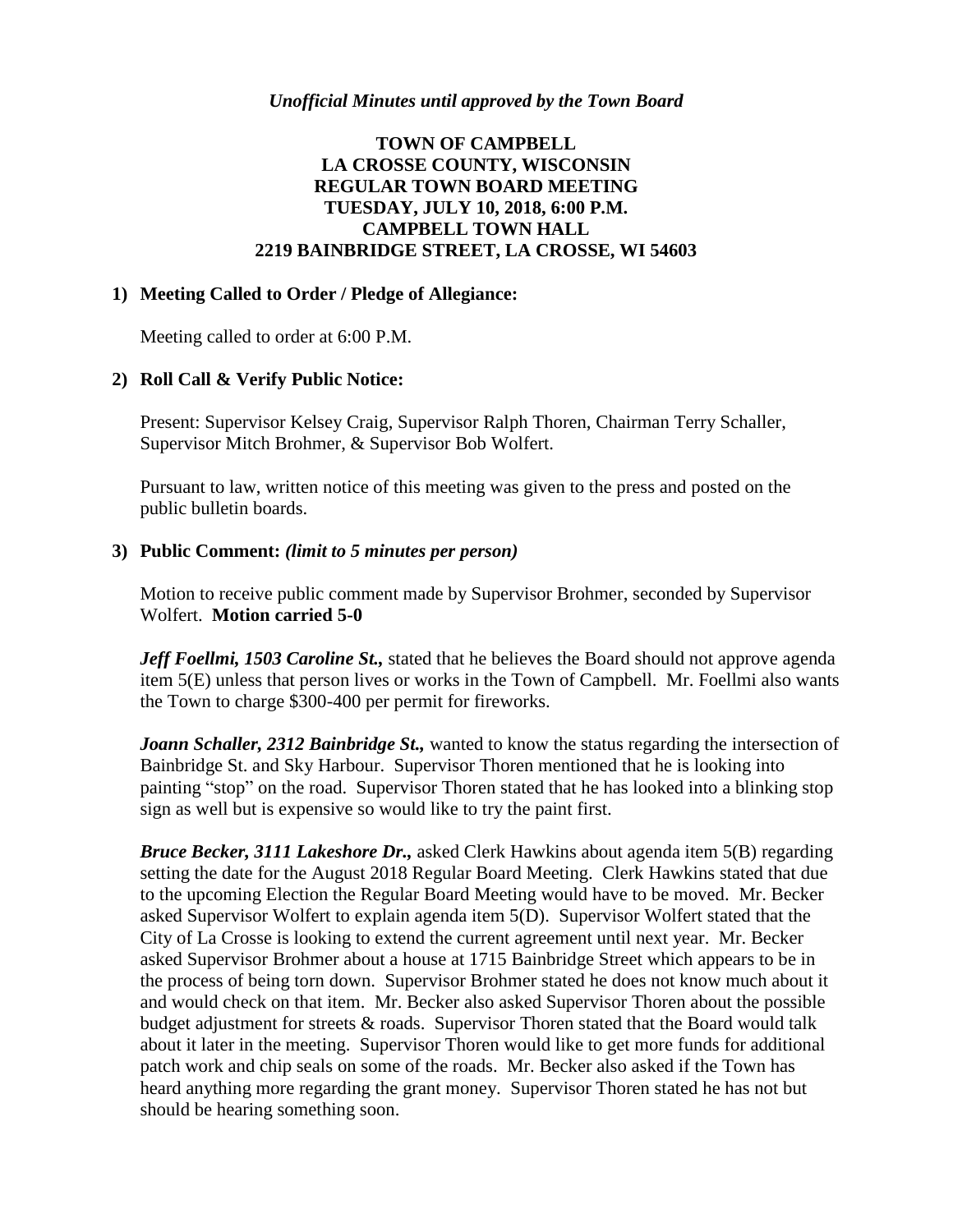*Lee Weis, 100 Church Dr.,* was inquiring about any progress regarding the Border Agreement with the City of La Crosse or any updates. Supervisor Brohmer stated that he has not proceeded any further than speaking with Eric at the State and was told to look at the incorporation of Richfield as a template. Mr. Weis asked about agenda item 5(E) and how many members currently the Fire/EMS have. Chief Nate Melby stated he believes they are at 31 total. Mr. Weis asked Supervisor Craig what the reason was for agenda item 5(H). Supervisor Craig stated she believes the Town needs to come to a conclusion and needs to have it done and off the table and not talk about it anymore.

Motion to close public comment made by Supervisor Wolfert, seconded by Chairman Schaller. **Motion carried 5-0**

- **4) Consent Agenda: (All items listed are considered routine and will be enacted with one motion. There will be no separate discussion of these items unless a Board member so requests, in which case the item will be removed from the Consent Agenda and be considered on the Regular Agenda).**
	- **A) Approval of Minutes:** Board of Review 06/05/2018, 2018 Annual Liquor License 06/12/2018, Regular Board Meeting 06/12/2018, and Special Board Meeting 06/19/2018

## **B) Plan Commission Meeting Recommendations: 06/05/2018**

**1) PETITION #05-2018** Joe Colburn, 3038 Youngdale Ave. Petition for a Conditional Use Permit to install and maintain a 6' privacy fence on top of an existing 4' retaining wall that will exceed the allowable height of 6' in the rear of parcel #4-1840-0 **(Recommend to Deny)**

# **C) Payment of Bills:**

Motion to approve the Consent Agenda made by Supervisor Brohmer, seconded by Chairman Schaller. **Motion carried 5-0**

# **5) Business:**

**A)** Keith Lease, request to hold "Home Run", a run/walk fundraiser, on August 4, 2018. (Clerk)

Motion to approve "Home Run", a run/walk fundraiser, on August 4, 2018 made by Supervisor Craig, seconded by Chairman Schaller. **Motion carried 5-0**

**B)** Set date for August 2018 Regular Board Meeting. (Clerk)

Motion to set date for the August 2018 Regular Board Meeting to August 21, 2018 made by Supervisor Brohmer, seconded by Chairman Schaller. **Motion carried 5-0**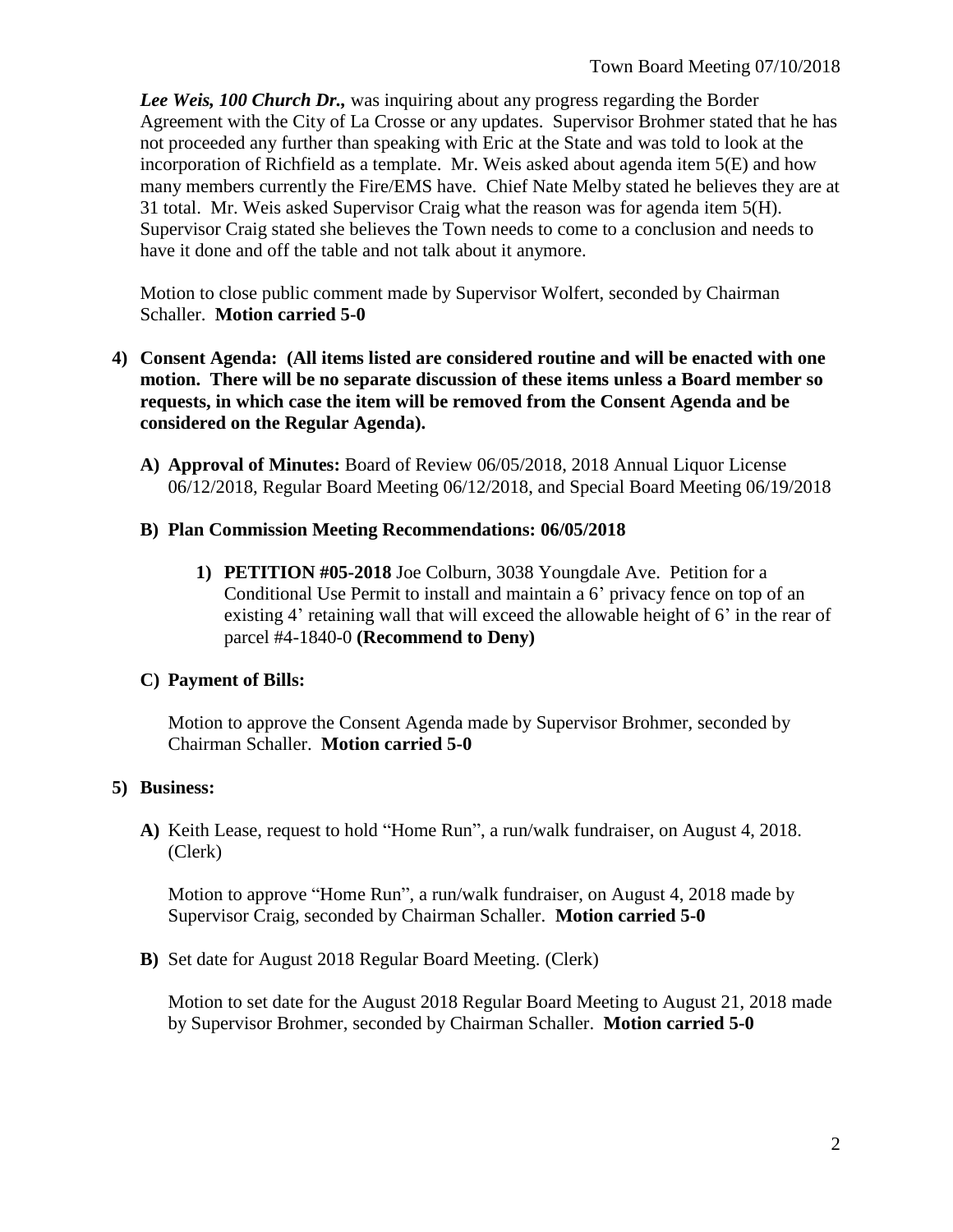**C)** 2019 Cooperative Recycling Agreement. (Brohmer)

Motion to approve the 2019 Cooperative Recycling Agreement and give the Health, Education, and Welfare Supervisor the ability to sign off on the agreement every year without Board approval made by Supervisor Brohmer, seconded by Chairman Schaller. **Motion carried 5-0**

**D)** Approval of an extension of the current sewer service agreement with the City of La Crosse through December 31, 2019. (Wolfert)

Motion to extend the existing agreement to 2019 per the City of La Crosse made by Supervisor Wolfert, seconded by Chairman Schaller. **Motion carried 5-0**

**E)** Approval of Fire/EMS non-resident members. (Thoren)

Supervisor Thoren stated that the Fire Department has interviewed two possible candidates to join the Campbell Fire/EMS. Chief Melby stated that one candidate is fully trained fire fighter II and nationally registered EMT. The other candidate is a certified firefighter I with CPR certifications. Chief Melby stated that one candidate would be available all the time during the day and the other would be available for only the big calls due to work schedule. Chief Drew Gavrilos spoke in favor of the approval.

Motion to approve Fire/EMS non-resident members as presented made by Supervisor Wolfert, seconded by Supervisor Thoren. **Motion carried 3-2 (Supervisor Craig & Supervisor Brohmer voted "against")**

**F)** Budget Adjustment – additional funds for street & road improvements. (Thoren)

Supervisor Thoren stated that the Town was unable to get any chip sealing done last year and would like to play a little catch up. Supervisor Thorn presented photos of problem areas within the Town. Supervisor Thoren proposed North Bainbridge from the foot bridge to Fanta Reed and Pierce Street with current budget money. Other areas are Winona/Grand, La Crescent Street between Church and Olivet, and Copus Ct. Supervisor Thoren is looking for an additional \$15,000. Clerk Hawkins suggested using the surplus from the budgeted Ash Tree project to fund the additional road project.

Motion to approve a budget adjustment of \$15,000 from budgeted Ash Tree project to the Streets and Roads Department made by Supervisor Thoren, seconded by Chairman Schaller. **Motion carried 5-0**

**G)** Possible fee for issuance of fireworks permits. (Chair)

Motion to post-pone until next month made by Supervisor Wolfert, seconded by Supervisor Thoren. **Motion carried 5-0**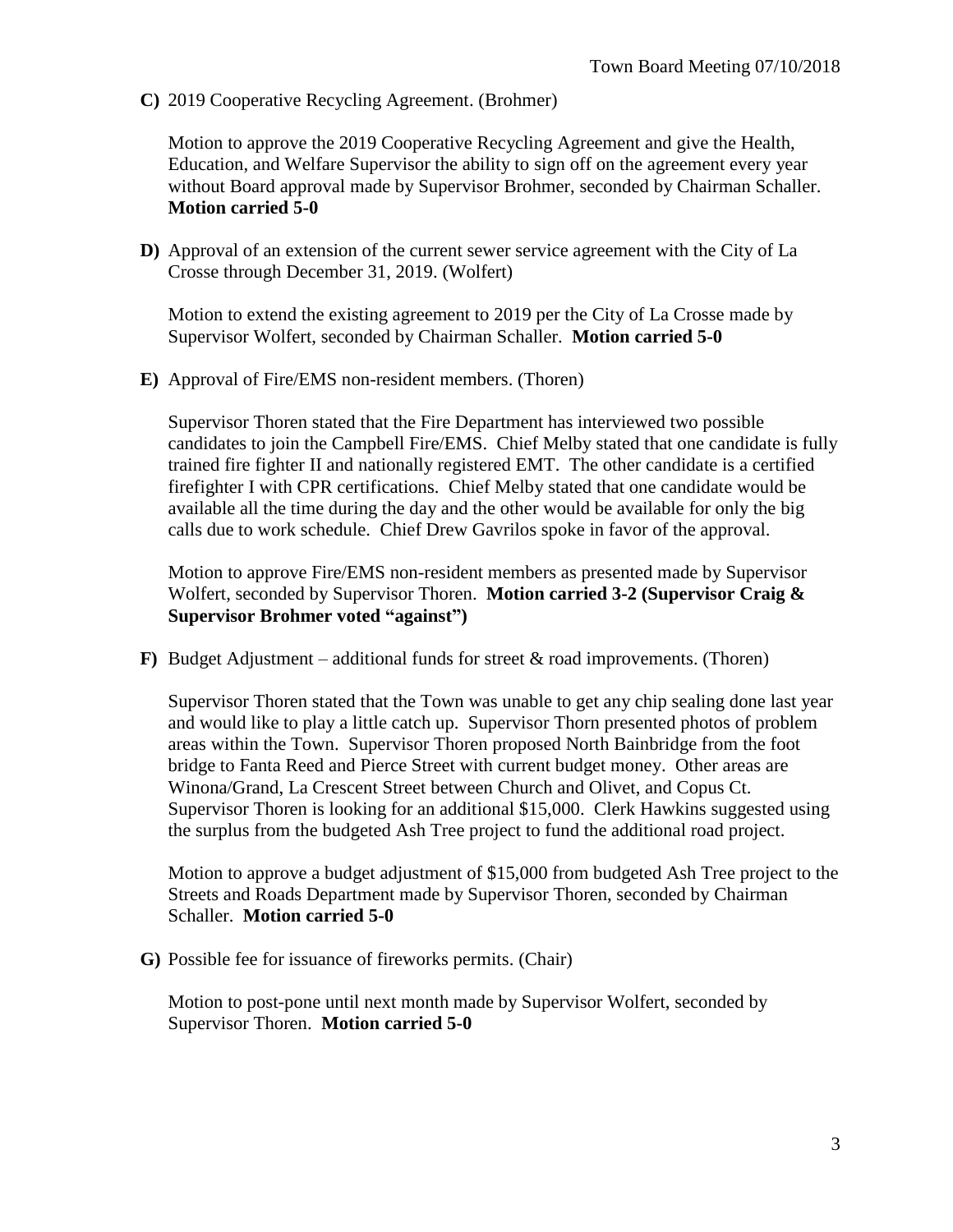**H)** Discussion on Fire/EMS training room use. (Craig)

Supervisor Craig was looking for input whether other departments in the Town are able to use the Fire/EMS training room. Chief Melby stated that the area is a working area for the Fire Department. Supervisor Craig does not feel that 24 hour notices are necessary if a Town Board Member needs space to conduct Town business. Supervisor Wolfert stated that he does not personally feel he needs access to the room and if he does, would get ahold of the Chief. Supervisor Thoren stated that he is on the Fire Department and does not have access himself and does not want access. Chairman Schaller also stated that he does not want access to the Fire or Police Departments. Supervisor Brohmer's opinion is that Supervisors should not be in the building when it is closed unless conducting official Town business.

## **No Action Taken**

## **6) Public Comment:** *(limit 3 minutes per person)*

Motion to receive public comment made by Supervisor Wolfert, seconded by Chairman Schaller. **Motion carried 5-0**

*Bruce Becker, 3111 Lakeshore Dr.,* asked Supervisor Thoren what he was going to do with the grant money or other streets & roads budget to fix the flooding issues on Del Ray. Supervisor Thoren stated that he has been working hard to come up with a solution. Supervisor Wolfert is working with the attorneys to come up with funds from the Utility Fund to help with some of the water mitigation.

*Lee Weis, 100 Church Dr.,* wanted to thank the Streets Department for filling in the potholes in front of his house.

Motion to close public comment made by Supervisor Wolfert, seconded by Chairman Schaller. **Motion carried 5-0**

### **7) Closed Session:** *Pursuant to Wisconsin State Statutes 19.85 (1)(c)*

**A)** Considering performance evaluation data of a Town employee.

Motion to go into Closed Session pursuant to Wisconsin State Statute 19.85 (1)(c) on a roll call vote made by Supervisor Wolfert, seconded by Supervisor Brohmer. Supervisor Craig – yes, Supervisor Thoren – yes, Chairman Schaller – yes, Supervisor Brohmer – yes, and Supervisor Wolfert – yes. **Motion carried 5 yes – 0 no's**

#### **(Closed Session)(7:07 P.M.)**

Maintenance Foreman, Steve Pintz, was invited into Closed Session.

Motion to reconvene in Open Session made by Supervisor Thoren, seconded by Chairman Schaller. **Motion carried 5-0 (8:08 P.M.)**